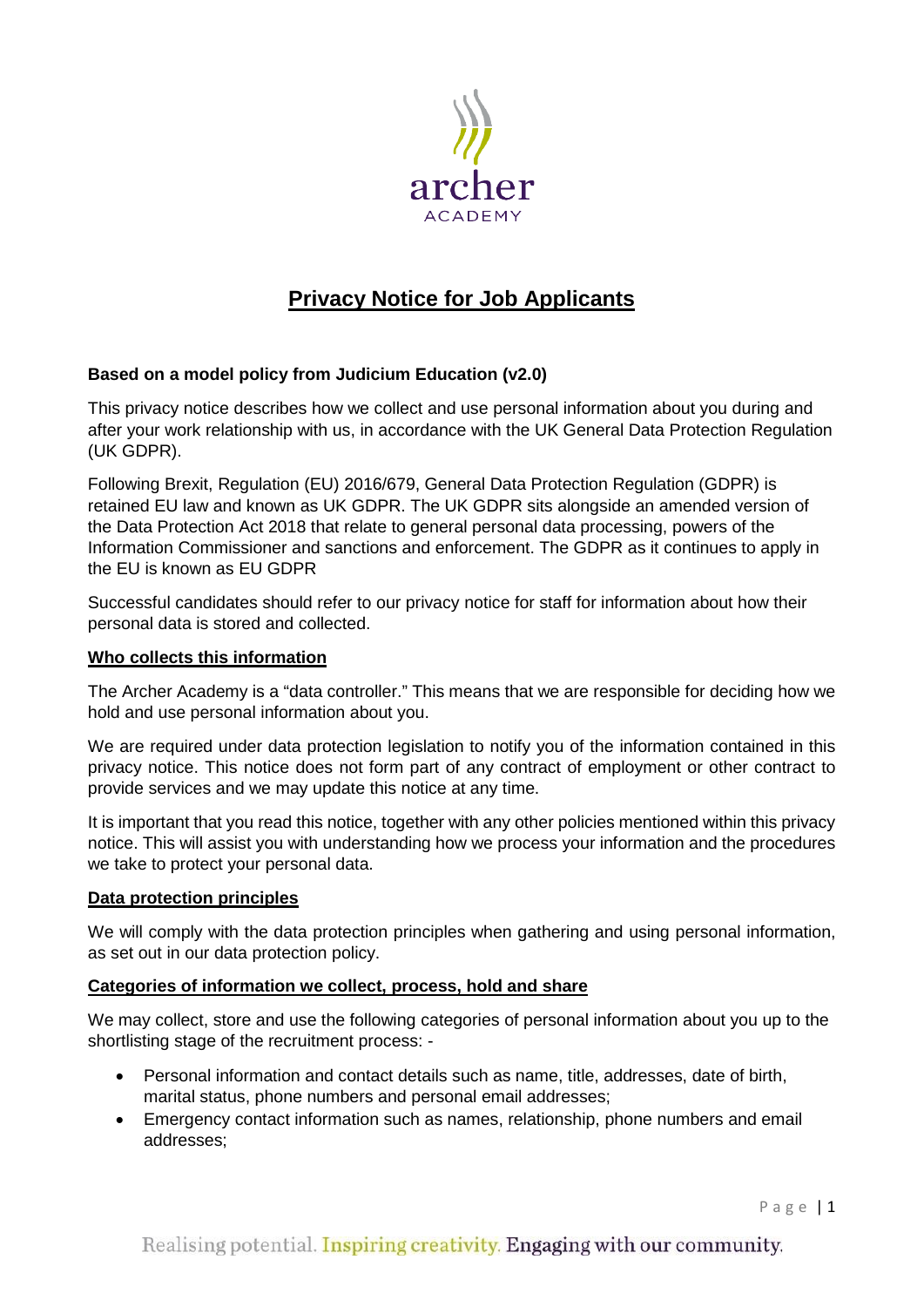- Information collected during the recruitment process that we retain during your employment including proof of right to work in the UK, information entered on the application form, CV, qualifications;
- Details of your employment history including job titles, salary and working hours;
- Information regarding your criminal record as required by law to enable you to work with children;
- Details of your referees and references.

We may also collect information after the shortlisting and interview stage in order to make a final decision on where to recruit, including criminal record information, references, information regarding qualifications. We may also ask about details of any conduct, grievance or performance issues, appraisals, time and attendance from references provided by you.

# **How we collect this information**

We may collect this information from you, your referees, your education provider, relevant professional bodies the Home Office and from the DBS.

## **How we use your information**

We will only use your personal information when the law allows us to. Most commonly, we will use your information in the following circumstances:

- Where we need to take steps to enter into a contract with you;
- Where we need to comply with a legal obligation (such as health and safety legislation, under statutory codes of practice and employment protection legislation);
- Where it is needed in the public interest or for official purposes;
- Where it is necessary for our legitimate interests (or those of a third party) and your interests, rights and freedoms do not override those interests;
- Where you have provided your consent for us to process your personal data.

Generally, the purpose of us collecting your data is to enable us to facilitate safe recruitment and determine suitability for the role. We also collect data in order to carry out equal opportunities monitoring and to ensure appropriate access arrangements are put in place if required.

If you fail to provide certain information when requested, we may not be able to take the steps to enter into a contract with you, or we may be prevented from complying with our legal obligations.

We will only use your personal information for the purposes for which we collected it, unless we reasonably consider that we need to use it for another reason and that reason is compatible with the original purpose.

# **How we use particularly sensitive information**

Sensitive personal information (as defined under the UK GDPR as "special category data") require higher levels of protection and further justification for collecting, storing, and using this type of personal information. We may process this data in the following circumstances:

- In limited circumstances, with your explicit written consent;
- Where we need to carry out our legal obligations in line with our data protection policy;
- Where it is needed in the public interest, such as for equal opportunities monitoring (or in relation to our pension scheme);
- Where it is needed in relation to legal claims or where it is necessary to protect your interests (or someone else's interests) and you are not capable of giving your consent.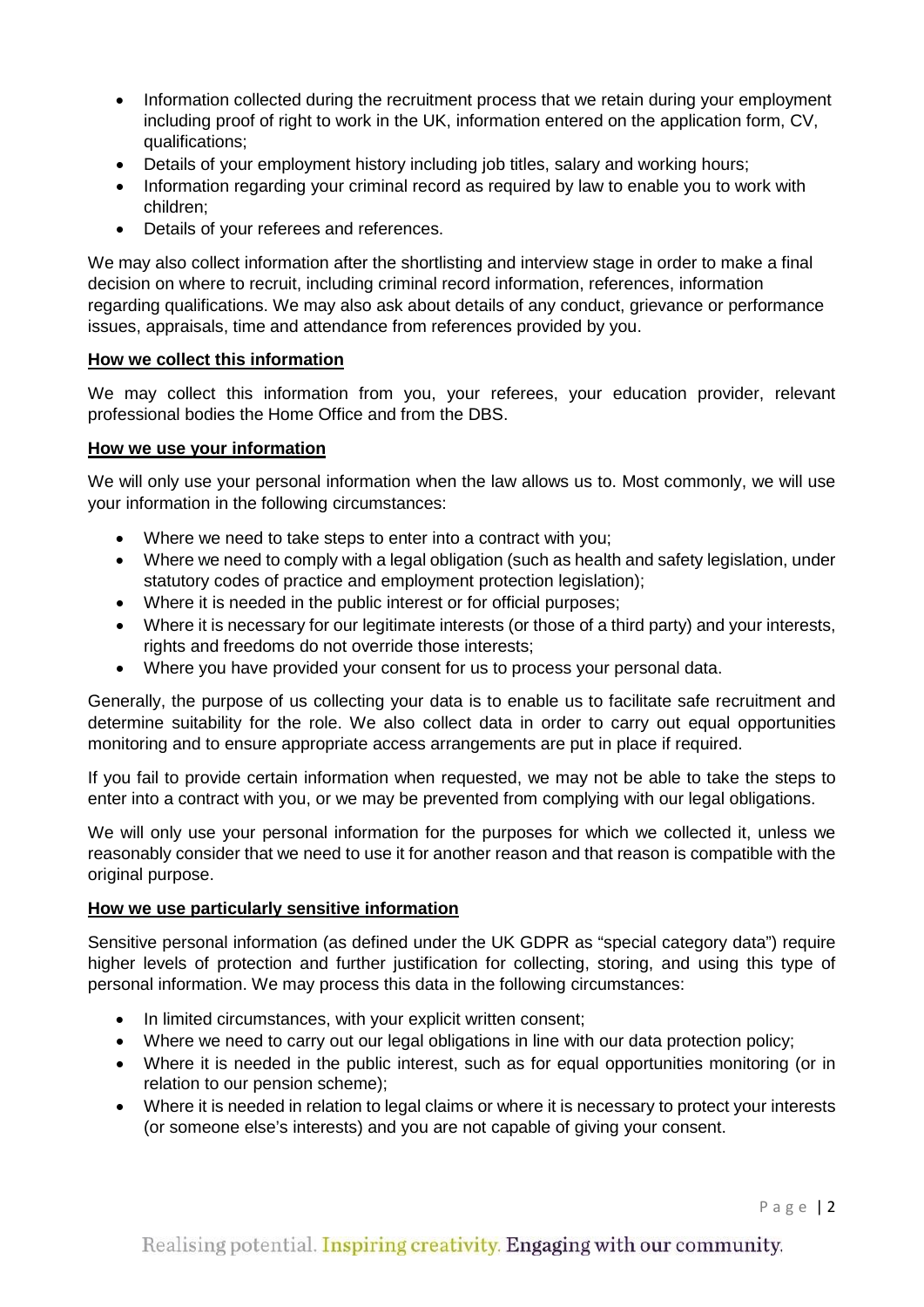# **Criminal convictions**

We may only use information relating to criminal convictions where the law allows us to do so. This will usually be where it is necessary to carry out our legal obligations. We will only collect information about criminal convictions if it is appropriate given the nature of the role and where we are legally able to do so.

Where appropriate we will collect information about criminal convictions as part of the recruitment process or we may be notified of such information directly by you in the course of working for us.

## **Sharing data**

We may need to share your data with third parties, including third party service providers where required by law, where it is necessary to administer the working relationship with you or where we have another legitimate interest in doing so.

These include the following: -

- Academic or regulatory bodies to validate qualifications/experience (for example the teaching agency);
- Referees;
- Other schools;
- DBS; and
- Recruitment and supply agencies.
- Our Local Authority in order to meet our legal obligations for sharing data with it;

We may also need to share some of the above categories of personal information with other parties, such as HR consultants and professional advisers. Usually, information will be anonymised but this may not always be possible. The recipients of the information will be bound by confidentiality obligations. We may also be required to share some personal information with our regulators or as required to comply with the law.

#### **Retention periods**

Except as otherwise permitted or required by applicable law or regulation, the School only retains personal data for as long as necessary to fulfil the purposes they collected it for, as required to satisfy any legal, accounting or reporting obligations, or as necessary to resolve disputes.

Once we have finished recruitment for the role you applied for, we will then store your information in accordance with our Retention Policy. Full details on how long we keep personal data for is set out in our Data Retention policy which can be obtained by emailing [dpo@thearcheracademy.org.uk](mailto:dpo@thearcheracademy.org.uk) or calling the school on 020 8365 4110.

#### **Security**

We have put in place measures to protect the security of your information (i.e. against it being accidentally lost, used or accessed in an unauthorised way). In addition, we limit access to your personal information to those employees, agents, contractors and other third parties who have a business need to know.

Details of our security procedures can be found within our Data Breach policy which can be found on our website [here.](https://thearcheracademy.org.uk/data-protection/)